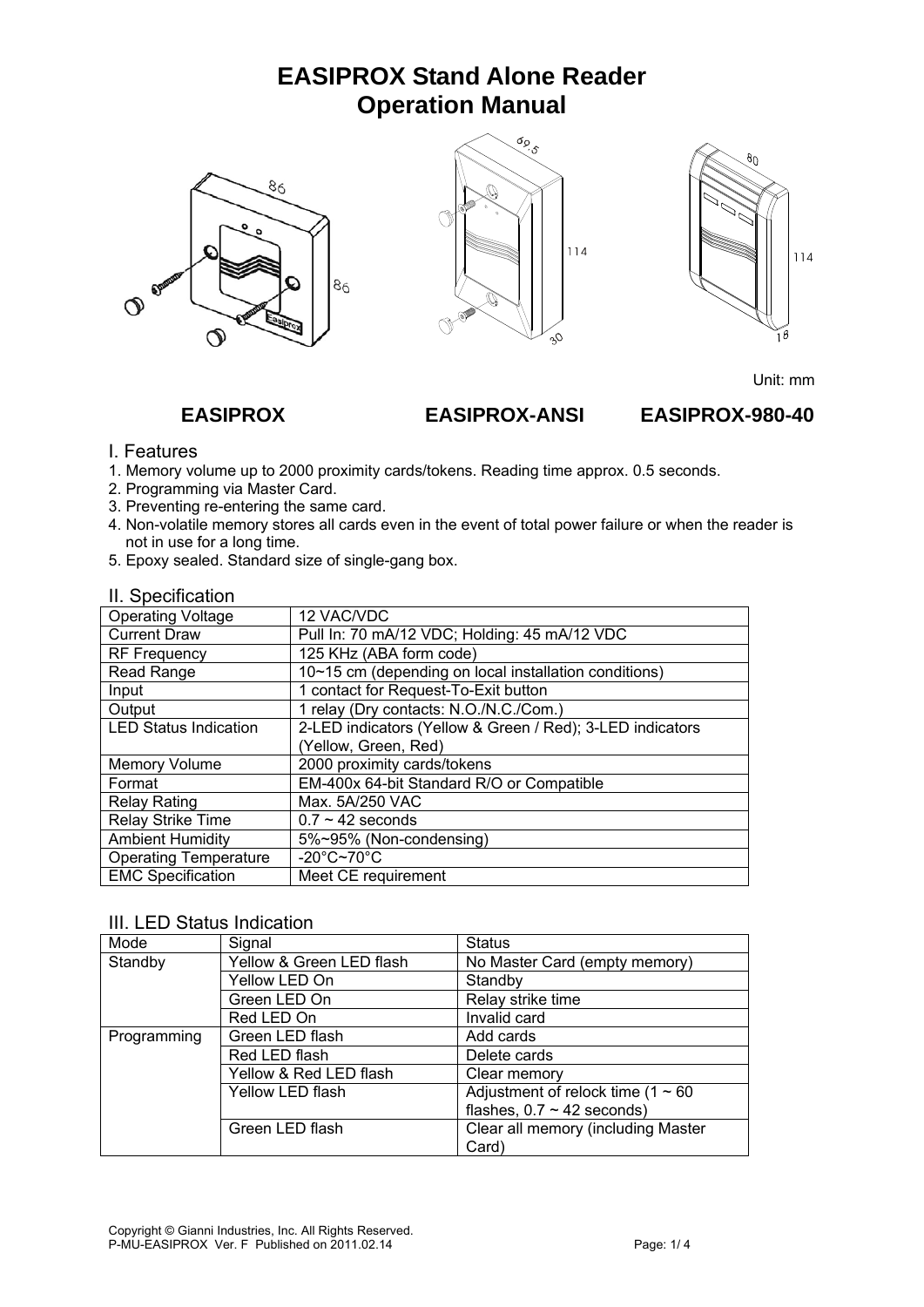## IV. Wiring Diagram



#### Note:

- 1. It is suggested to use #22~26 AWG insulation wire.
- 2. It is suggested to use a linear power supply unit to prevent the reduction of reading range.
- 3. The door strike or relay must have a varistor or a diode across the door strike terminals to suppress the back EMF of the strike. Failure to do so will damage the relay contacts and electronic components or even burn the controller.
- 4. Exit button is at N.O. contact.

#### V. Operation Instruction

1. Set Master Card

 Yellow and Green LED flash indicates that the memory is empty. The first card read by the reader will be the Master Card.

Read the Master Card (Yellow LED stay on), enter standby mode

Note: The same Master Card can be used on more than one reader.

#### 2. Add new cards

- 1. Read Master Card once (Green LED stay on for 3 seconds, then flash), enter adding card mode
- 2. Read the new card(s) (relay active  $\rightarrow$  successfully adding the new card)

 3. Read Master Card once (Green LED off, Yellow LED stay on), back to standby mode Note: It is suggested to use the card of ABA form codes and make a list of the cards added to the reader.

- 3. Delete cards
	- 1. Read Master Card twice within 2 seconds (Red LED stay on for 3 seconds and flash), enter deleting card mode
	- 2. Read the card(s) (Green LED stay on  $\rightarrow$  successfully delete cards)
	- 3. Read Master Card once (Red LED off, Yellow LED stay on), back to standby mode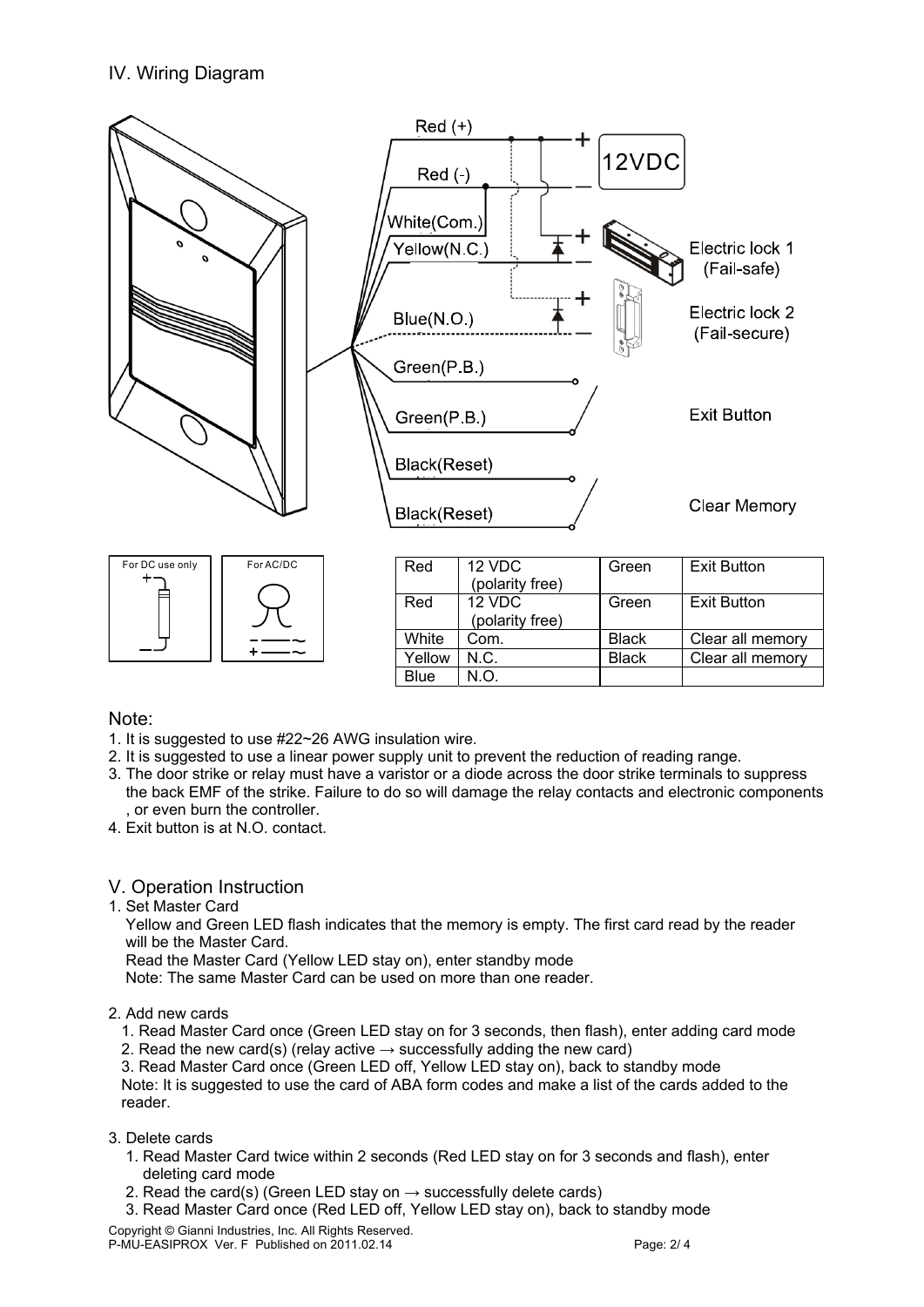- 4. Clear all memory
	- 1. Read Master Card 3 times, each time within 2 seconds of interval (Yellow & Red LED stay on for 3 seconds and flash), enter clearing memory mode
	- 2. Read any EM-400x 64-bit R/O compatible card except Master Card (Green LED flash  $\rightarrow$  in the process of clearing all memory, including Master Card)
	- 3. Empty memory and back to default value (Yellow & Green LED flash)
	- 4. Follow step 1 to set new Master Card

If the Master Card is lost, follow the steps below to clear all memory:

- 1. Turn off the power
- 2. Connect the two black cables and turn on the power
- 3. In the process of clearing all memory, including Master Card (Green LED flash)
- 4. Disconnect the two black cables (Yellow & Green LED flash  $\rightarrow$  memory is empty)
- 5. Set relock time
	- 1. Read Master Card 4 times, each time within 2 seconds of interval (Yellow LED stay on for 3 seconds, then flash), enter relock time setting mode
	- 2. Each flash indicates 0.7 seconds. If the relock time is set to 5 seconds, after 7 flashes, read the Master Card once. (Yellow LED stay on), back to standby mode

 Note: The longest relock time is 42 seconds (60 flashes). After 60 flashes, the Yellow LED will automatically stay on and go back to standby mode.

#### VI. TS-980 Tag Simulator (optional)

TS-980 Tag Simulator simulates any card/tag number stored in the memory of the reader. When you plan to delete a lost card/tag from the memory, Tag Simulator is used to transmit the number of the lost card/tag to the reader and then you can begin to delete it from the memory.

For example: delete the card, ABA code 0001206932. Press **On/Off** continuously. When the screen

 $_{\rm displays}$  0001262368,  $_{\rm press}$   $\blacksquare$ , 0001262368, and press  $\blacksquare$ , 0001202368.

Repeat the preceding step. When the screen displays  $\overline{B001206932}$ , and the reader enters deleting card mode, press **Send** (The distance between the Tag Simulator and the reader must be within 3 cm.) Card deletion is completed.





#### **Warranty**

The product is warranted against defects in material and workmanship while used in normal service for a period of 1 year from the date of sale to the original customer. The GEM policy is one of continual development and improvement; therefore GEM reserves the right to change specifications without notice.